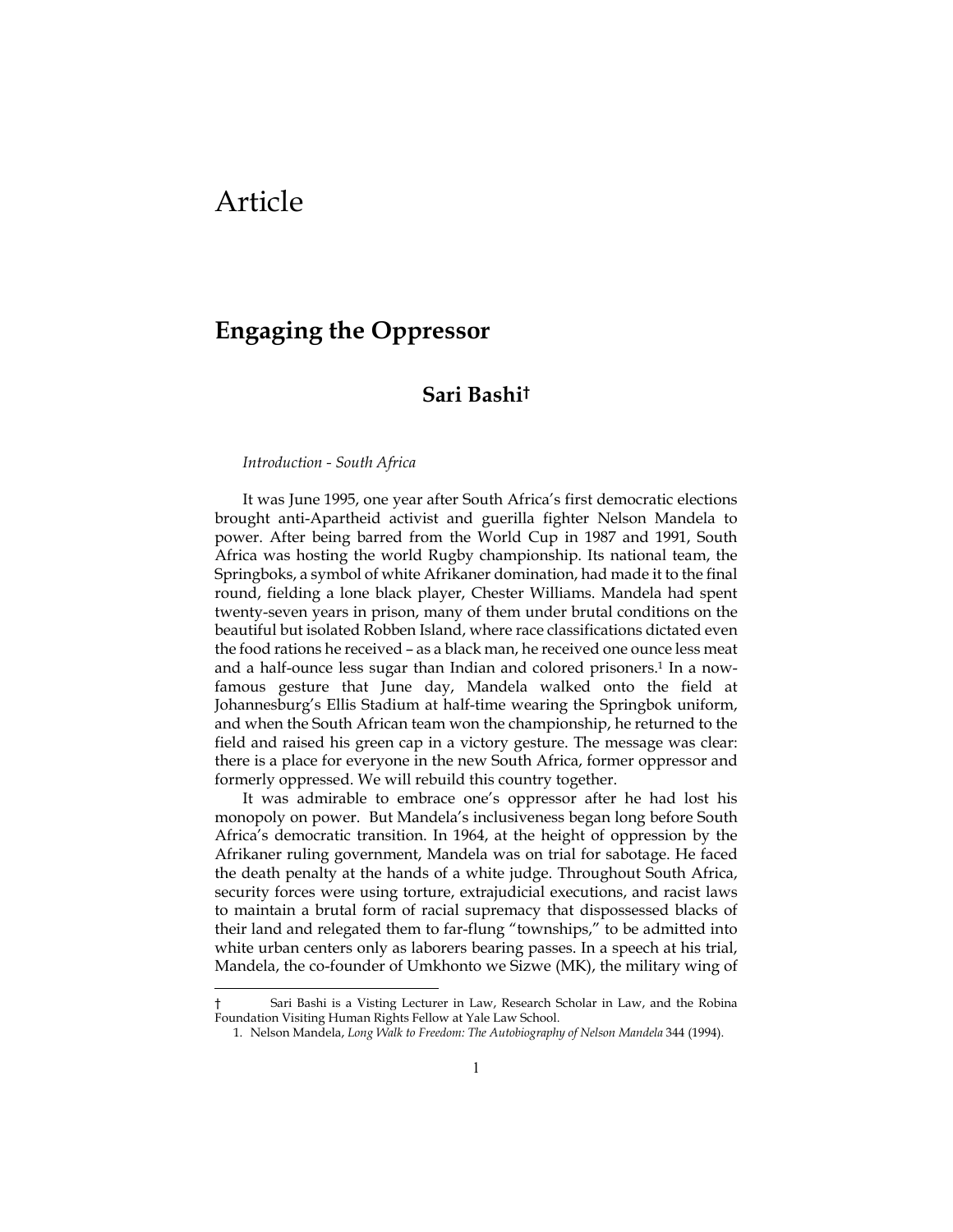the African National Congress (ANC), enumerated the devastating effects of white domination on black lives: death, poverty, poor education, family separation, illness, and others. He then addressed the fears of the Afrikaner minority against whose government he had planned a sabotage campaign:

Above all, we want equal political rights, because without them our disabilities will be permanent. I know this sounds revolutionary to the whites in this country, because the majority of voters will be Africans. This makes the white man fear democracy.

But this fear cannot be allowed to stand in the way of the only solution which will guarantee racial harmony and freedom for all. It is not true that the enfranchisement of all will result in racial domination. Political division, based on colour, is entirely artificial and, when it disappears, so will the domination of one colour group by another. The ANC has spent half a century fighting against racialism. When it triumphs it will not change that policy  $\dots$ .<sup>2</sup>

Mandela's extraordinary personal qualities notwithstanding, his insistence on addressing the fears of his white oppressors – an almost absurd posture, given their overwhelming power over him – was an integral feature of the political movement of which he was part. The ANC adopted a robust approach to engaging the white minority, an approach that bordered on radical empathy: even in the darkest days of oppression, it clearly and persistently promoted a vision of equality and respect for whites, too, in a post-Apartheid South Africa.

The South African case invites a broader inquiry into the question of how activists for justice and human rights talk to and about the oppressor. The first part of this article will explore the ways in which the ANC and its allies spoke to and about the white minority during the period of Apartheid. What underlay the ANC's commitment not just to non-racialism but also to actively reassuring the white minority, even as that minority brutally and often fatally oppressed the black majority? How did the ANC continue to address the fears of the oppressor, even as it launched an armed struggle against the white government and, at various points in time, made strategic decisions to exclude whites from its membership? To what extent did the ANC's articulation of a vision that included a role for whites contribute to its ability to build a broad-based movement, garner international solidarity, and ultimately, reduce the perceived cost of ceding power for whites? What substantive compromises did that engagement require of the ANC leadership, and what is the legacy of those compromises? Much has been written about the ANC's engagement of the white minority during negotiations to end Apartheid, and as part of a process of reconciliation after democracy was established.3 In contrast, this article focuses on the approach

1

<sup>2.</sup> Nelson Mandela, *Speech at Rivonia Trial before the Pretoria Supreme Court* (Apr. 20, 1964), available at https://www.sahistory.org.za/archive/i-am-prepared-die-nelson-mandelasstatement-dock-opening-defence-case-rivonia-trial-pretoria (accessed Feb. 15, 2019).

<sup>3</sup>*. See e.g.*, Ian Shapiro, *The Real World of Democratic Theory* (2011); Robert Harvey, *The Fall of Apartheid: The Inside Story from Smuts to Mbeki* (2001); Alex Boraine, *A Country Unmasked: Inside*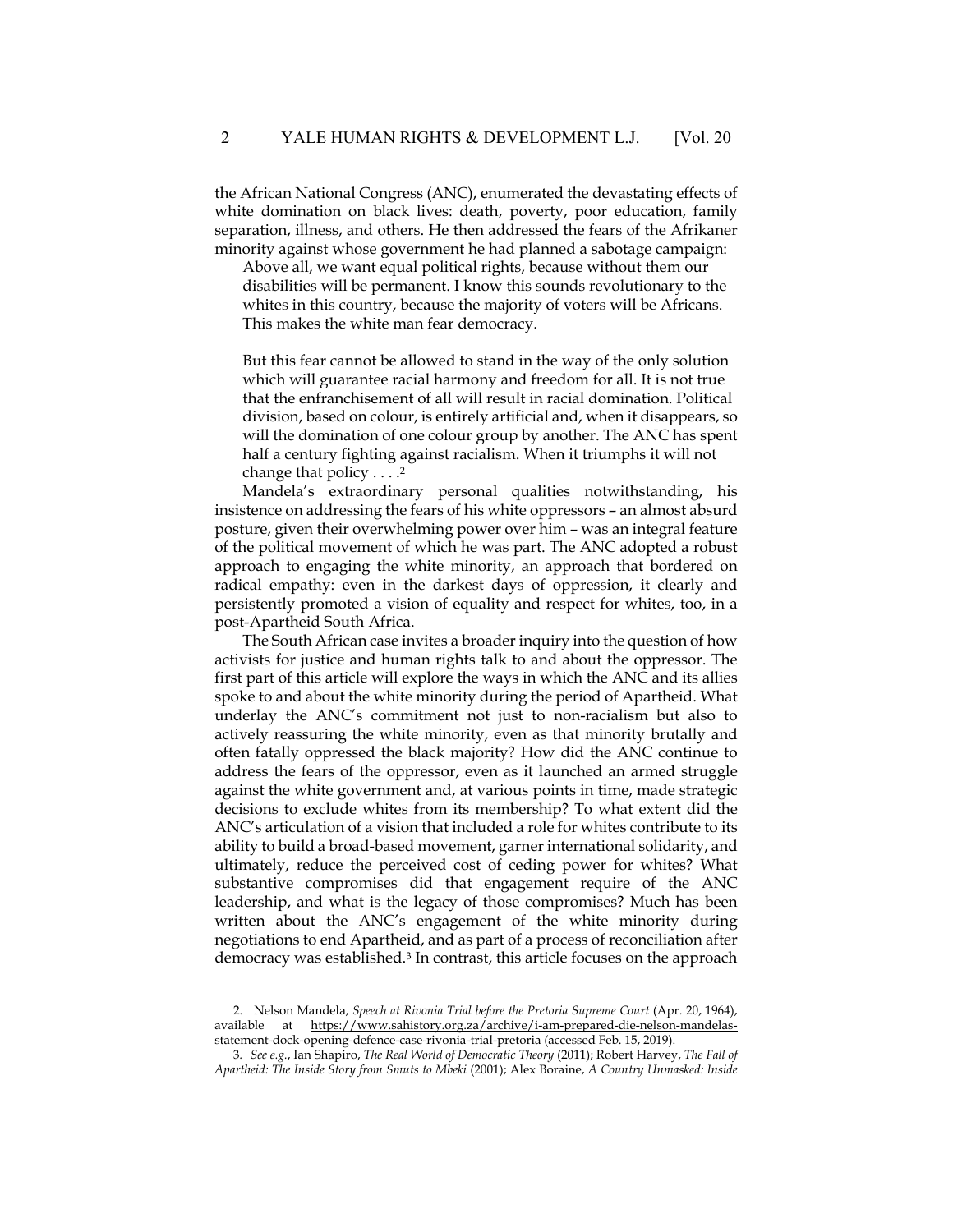of activists to whites during the decades of Apartheid in which the government refused to talk directly to the ANC and reconciliation was a distant dream.

The second part of this article will briefly explore insights from the South African experience that might be useful in other contexts, especially Israel/Palestine. I will explore tactical, strategic, and moral benefits that robust engagement with the oppressor may confer. I will also address objections to paying too much attention to the fears and concerns of the dominant group.4

I offer a note on definitions: By "oppressor" I refer to groups or institutions in power that violate the rights of others – those who abuse authority. In doing so, I do not imply that every member of a dominant group is guilty of oppression. I do suggest that members of dominant groups bear responsibility for abuses committed by those who claim to represent them. When I use the word "engage" I mean how we talk to and about a group or authority, but not necessarily directly, including communications through public statements, songs, slogans, and writing. "Empathy" means the ability to imagine oneself in the situation of another, and, in this context, I define "radical empathy" as the ability to imagine yourself in the situation of someone who is actually hurting you. It is radical, because it is so difficult.

#### *Engaging the White Minority: A Case of Radical Empathy*

Apartheid, the system of racial domination formally in place in South Africa from 1948 to 1994, fell after geopolitical forces created an opening – and perhaps a necessity – for an end to white supremacist rule. The collapse of the former Soviet Union weakened the trump card that the whites-only South African government had held vis-à-vis the United States and Europe, namely that majority rule by Africans would bring Communist forces into power, given the affiliations between the ANC and the South African Communist party. The Soviet Union's collapse also deprived the ANC of its primary financial and military backer, motivating it to negotiate a resolution. External pressure strengthened internal pressure within South Africa for change. The South African economy, predicated on the exploitation of unskilled and disenfranchised workers for mineral extraction, farming, and service provision, had become unsustainable, and the business community saw its future outside the Apartheid regime. Violent resistance to the Apartheid regime grew, and the government's ability to control the streets

 $\overline{\phantom{a}}$ 

*South Africa's Truth and Reconciliation Commission* (2001); Desmond Tutu, *No Truth Without Forgiveness* (1999).

<sup>4.</sup> This article is the product of ongoing research, supported by a Robina Foundation human rights fellowship at Yale Law School, to examine the way in which activists for justice in Israel/Palestine relate to and about Israelis as the dominant group, with some comparisons to the anti-Apartheid struggle. The observations shared here are a work-in-progress, reflecting 27 interviews conducted thus far with human rights activists and intellectuals active in Israel/Palestine, South Africa and the United States, as well as ongoing documentary research and analysis.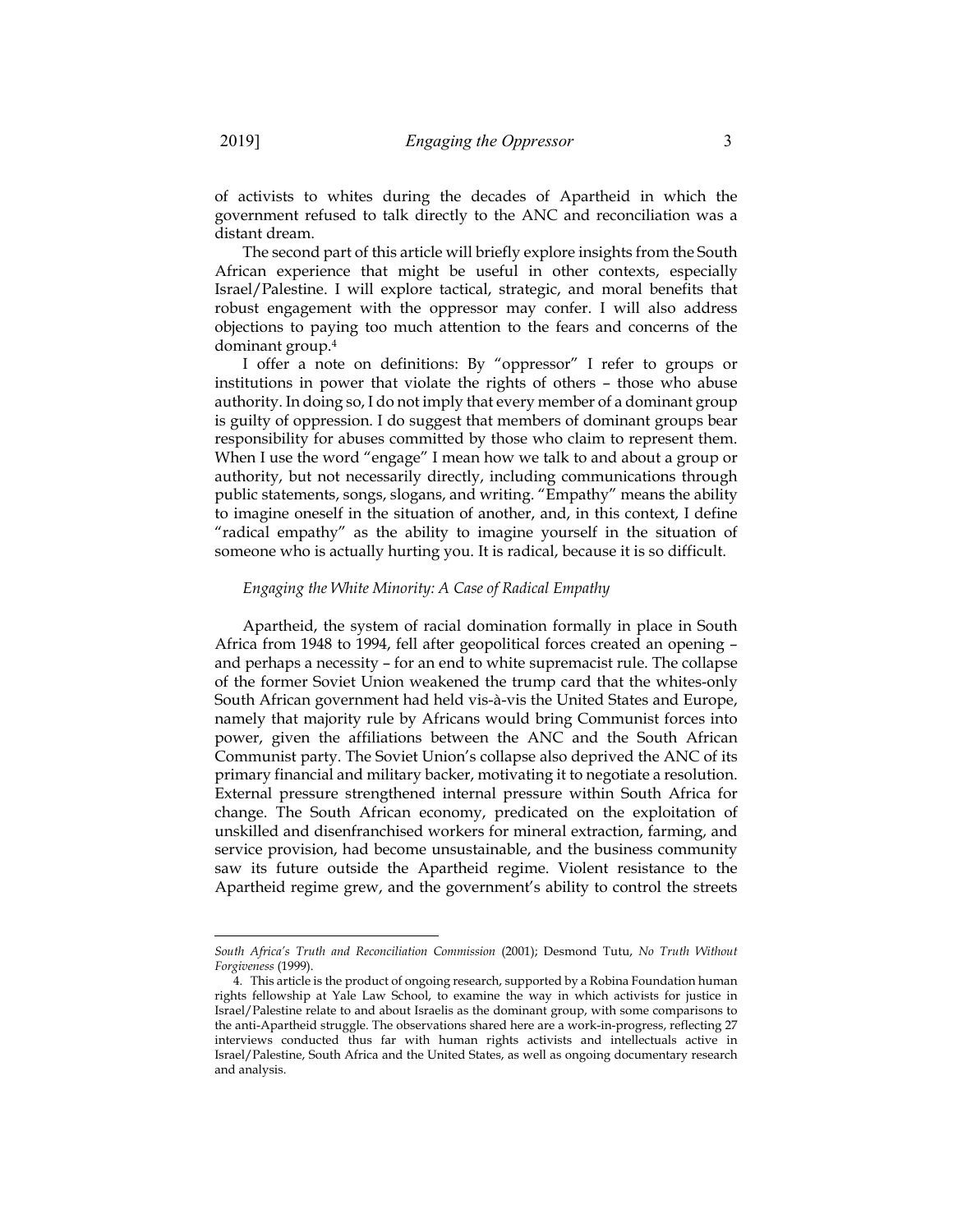deteriorated.<sup>5</sup> These and other factors created space to end a horrific system of racial domination.

Yet majority rule would have been an unlikely outcome without the efforts of anti-Apartheid activists who worked for decades to build a movement and position it to seize the opportunity for change. Mass mobilization of activists on the ground had contributed to making South Africa ungovernable. The armed wing of the ANC, the MK, put pressure on the government through acts of sabotage and, to a lesser extent, violence against people. Decades of organizing by the ANC leadership in exile and mobilization of a global solidarity movement created diplomatic pressure on the ruling National party to cede power. The release of political prisoners and the unbanning of opposition political parties led to a spiral of changes that culminated in direct negotiations between the ANC and the government, mass protests and escalating violence on the streets, a whitesonly referendum in favor of changing the system, and, ultimately, democratic elections in 1994.

The 1994 elections were the realization of a founding credo of the ANC, one that would define and distinguish its political program from that of its political rivals: nonracialism. At a time when the South African government cultivated tribal identities and promoted a program of so-called separate development for the various ethnic groups, with whites at the top of the hierarchy, the ANC and its allies promoted its diametric opposite: a universalist approach to citizenship, in which South Africans of all races would enjoy equal rights.

That vision took account of historical injustice but also outlined a role for whites in South Africa with some detail. In 1943, the ANC and its partners compiled the African Claims document in response to the 1941 Atlantic Charter, which outlined the war aims of the World War II Allies. The document calls for a repeal of discriminatory legislation and practices, fair and just redistribution of land that whites took from Africans and policies to redress additional wrongs.<sup>6</sup> One of the authors, ANC president Alfred Xuma, wrote in the preface that the struggle would continue until "freedom, right and justice are won for all races and colours."7 The ANC and its partners further developed that vision in 1955, when they convened the Congress of the People, a participatory process in which black, colored, Indian, and white activists compiled and collected community input into what would become the Freedom Charter.8 A white South African communist, Rusty Bernstein, is said to have drafted the document, which opens with the declaration that "South Africa belongs to all who live in it, black and white."9 It outlines an inclusive vision of equality, in which rights

 $\overline{a}$ 

<sup>5.</sup> Shapiro, *supra* note 3 at 93-94.

<sup>6.</sup> African National Congress, *Africans' Claims in South Africa* (Dec. 14, 1943) https://www.sahistory.org.za/archive/africans-claims-south-africa-14-december-1943-alfredxuma (accessed Apr. 27, 2019).

<sup>7</sup>*. Id*.

<sup>8.</sup> Saul Dubow, *Apartheid 1948-1994* 69-70 (2014).

<sup>9.</sup> Author's interview with Hugh Macmillan (Oct. 16, 2018). *See also* Nana Osei-Opare, *Communism and the Tutelage of African Agency: Revisiting Mandela's Communist Ties*, 38(1)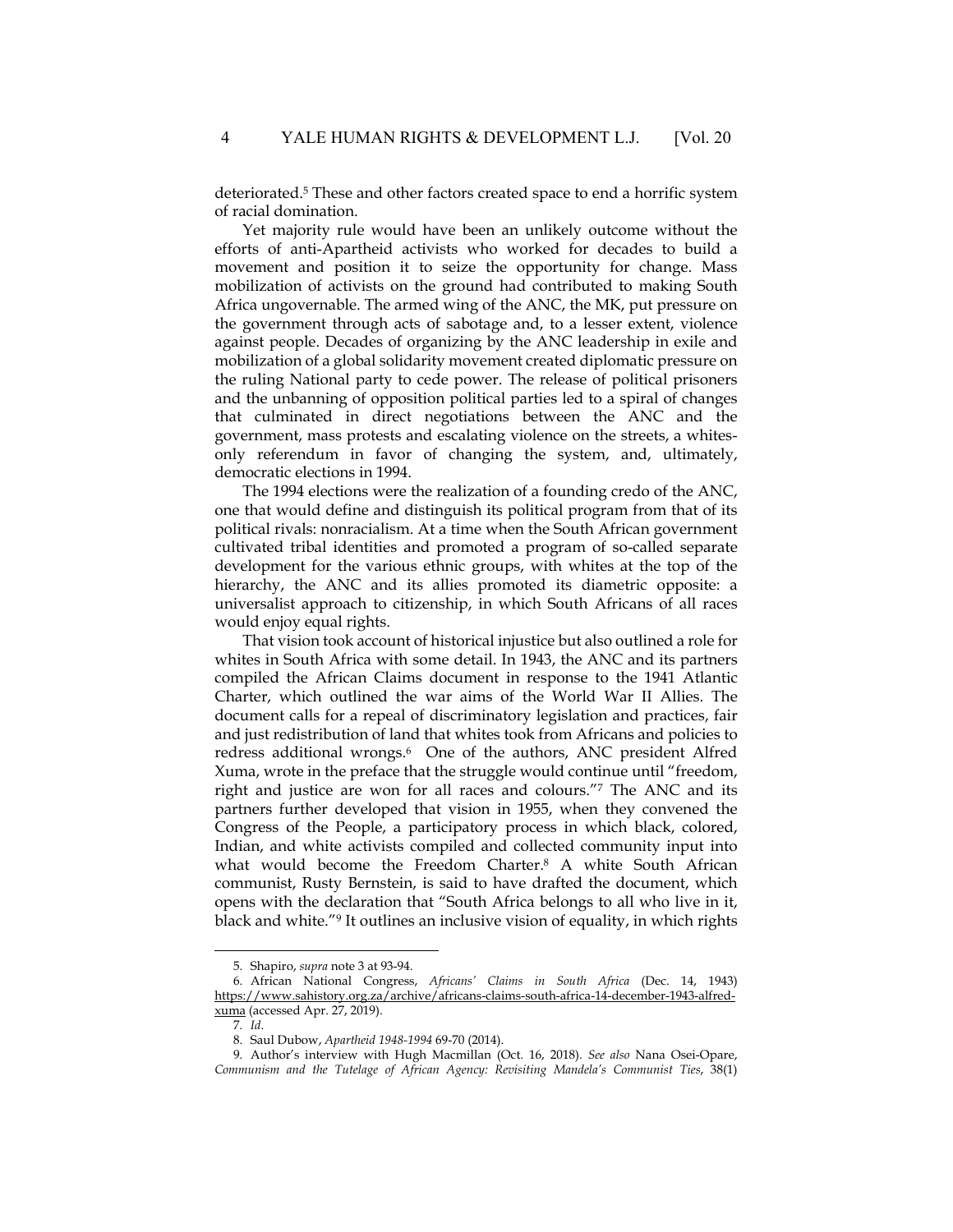are protected on a universal basis, even as wrongs perpetrated by the white minority against the non-white majority are redressed.10

Later, after the government banned the ANC and many of its allies, ANC leaders continued to develop their political vision from exile, mostly in neighboring countries where they sought refuge. In 1969, the ANC issued the "Strategy and Tactics" document from its conference in Morogoro, Tanzania, calling for an overthrow of the Apartheid regime and including the following message, which is striking for its insistence on outlining a role for the oppressor in an imagined just future:

Our nationalism must not be confused with the chauvinism or narrow nationalism of a previous epoch. It must not be confused with the classical drive by an elitist group among the oppressed people to gain ascendency so that they can replace the oppressor in the exploitation of the mass … The white people who now monopolise the land have made South Africa their home and are historically part of the South African population and as such entitled to land.11

Over the years, ANC leaders and their allies repeated that message: to domestic and foreign audiences, in official policy documents, in underground propaganda documents and radio broadcasts, and eventually in private conversations with members of the Afrikaner ruling elite. ANC leader Oliver Tambo's 1976 speech to the United Nations General Assembly promised to "liberate the oppressor."12 The 1983 launching of the United Democratic Front, a coalition of anti-Apartheid groups strongly influenced by the ANC, called for inclusive nonracialism.13 In 1987, a delegation of Afrikaans-speaking scholars, artists and professionals traveled to Dakar to meet with ANC leaders in-exile. At that meeting, Thabo Mbeke, an ANC leader who would succeed Mandela as president, introduced himself as an "Afrikaner."14

I call this approach to the white minority "radical empathy," because it went beyond simply stating universalist views, which would of course include whites as rights-bearers in a regime to be created based on principles of justice and human rights. Directly and consistently addressing white fears of majority rule required ANC activists to imagine themselves in the situation of whites, to identify and name their concerns and to offer responses to them.

 $\overline{a}$ 

UFAHAMU-A JOURNAL OF AFRICAN STUDIES 69, 78 (2014), https://escholarship.org/content/qt43d050xv/qt43d050xv.pdf (accessed Apr. 27, 2019).

<sup>10.</sup> For example, the Freedom Charter declares that national wealth shall be restored to the people, land will be re-divided and people may occupy land "wherever they choose". http://www.historicalpapers.wits.ac.za/inventories/inv\_pdfo/AD1137/AD1137-Ea6-1-001 jpeg.pdf (accessed Apr. 21, 2019).

<sup>11.</sup> African National Congress, *Strategy and Tactics of the* ANC (1969), http://www.anc.org.za/ancdocs/history/keydocs.html (accessed Apr. 21, 2019).

<sup>12.</sup> Oliver Tambo, *Statement at the Plenary Meeting of the General Assembly, New York, October 26, 1976*, *in* OLIVER TAMBO: APARTHEID AND THE INTERNATIONAL COMMUNITY (1991), https://www.sahistory.org.za/sites/default/files/Tambo-

Apartheid%20and%20Interntional%20Community.pdf (accessed Apr. 22, 2019)

<sup>13.</sup> Dubow, *supra* note 9 at 208.

<sup>14</sup>*. Id.* at 245.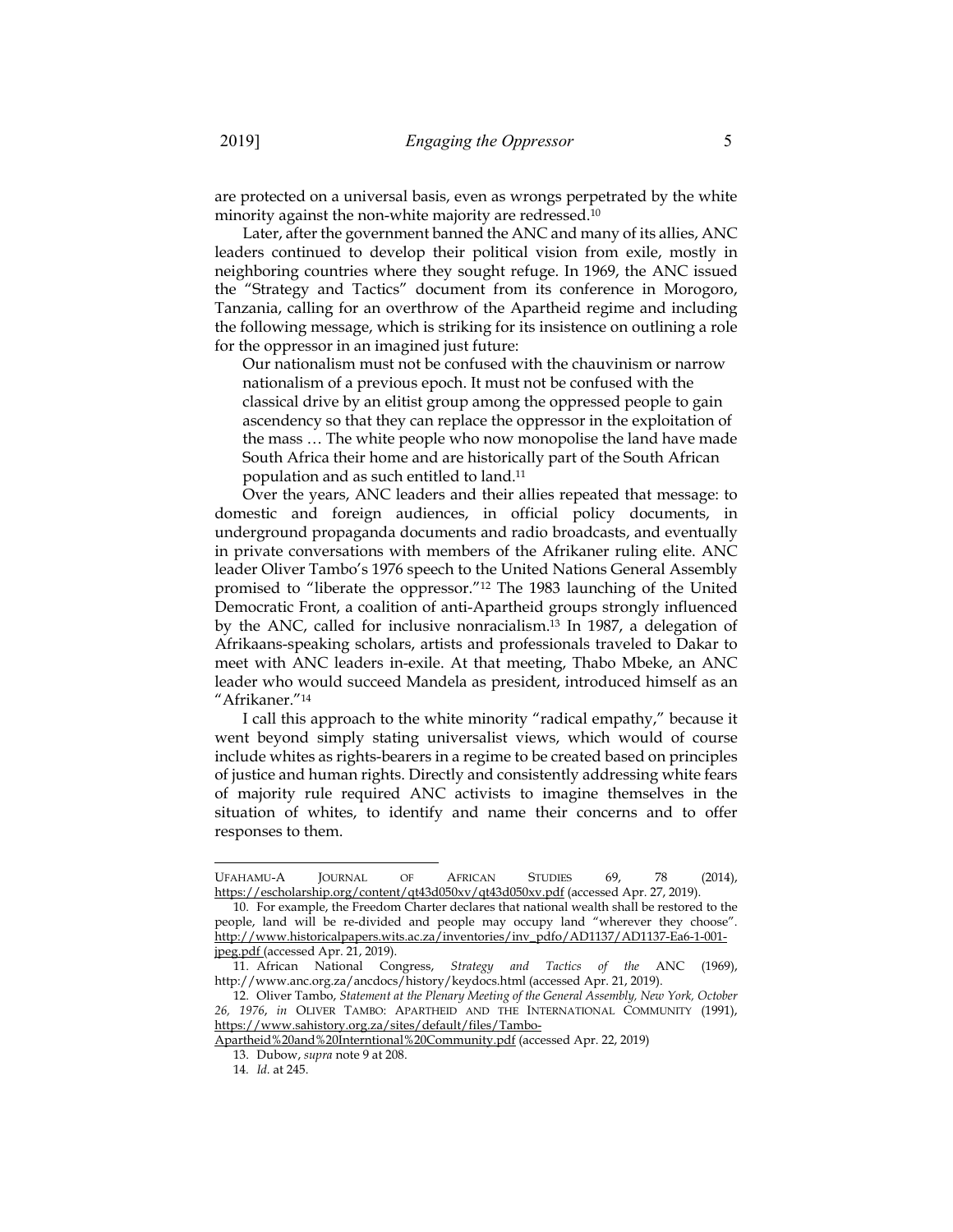The principle of nonracialism was far from uncontested among activists. The Africanist faction within the ANC called for the creation of an African state, which might admit non-Africans, but only on the basis of allegiance to African nationalism.15 In 1958, the Africanists splintered from the ANC, forming the Pan Africanist Congress (PAC) the following year.16 The creation of the PAC reinforced the ANC's commitment to nonracialism, now a position that distinguished its political platform from that of its main rival. In the wake of the split, ANC leaders reaffirmed their inclusive vision. In 1959, ANC leader Walter Sisulu described what he called the "broad humanism" of the ANC:

[Our message] claims equality but not domination for the African people, and regards South Africa as being big enough and rich enough to sustain all its people, of whatever origin, in friendship and peace . . . Congress has repudiated the idea of 'driving the white man into the sea' as futile and reactionary, and accepted the fact that the various racial groups in South Africa have come to stay. Congress has at all times welcomed and taken the initiative in achieving cooperation with other organizations representing different population groups provided always that such cooperation was on a basis of equality and disinterested adherence to mutual aims.17

Although the ultimate goal was nonracialism, in organizing resistance and opposition, ANC leaders took into account the reality of racial divisions under Apartheid and the overwhelming power dynamics they created. Until 1969, the ANC worked with non-black allies through a coalition of "congresses" organized along racial lines: the Indian Congress, the Colored People's Congress, and the Congress of Democrats (for whites).<sup>18</sup> ANC activists worried that if whites were admitted as members, they would dominate the congress, given their privilege, including greater mobility, better education, more wealth, and less vulnerability to the brutality of the regime.19 The reality of racial segregation also meant that organizing was mostly along racial lines: "people live in segregated areas, and in order to mobilize, we've got to go to where the people are," said a member of the ANC Youth League. "It is a lot easier, for example, for an Indian to go and mobilize the Indians in his area, or a white amongst the whites.<sup>"20</sup> Indeed, concerns about white activists hijacking the struggle against Apartheid occupied the ANC leadership, many of whom left South Africa when the ANC was banned in 1960. The Congress structure became harder to maintain in exile.21 In 1966, the Colored People's Congress dissolved and joined the rival PAC. And, in 1969, the ANC leadership decided to admit non-Africans

-

<sup>15</sup>*. See e.g.*, Pan Africanist Congress Constitution of 1959, Art. 2, https://pac.org.za/1959 constitution/ (accessed Apr. 27, 2019).

<sup>16.</sup> Dubow, *supra* note 9 at 74.

<sup>17.</sup> Walter Sisulu, *Congress and the Africanists*, AFRICA SOUTH (Sept. 1959), *in* Julie Frederikse, THE UNBREAKABLE THREAD: NON-RACIALISM IN SOUTH AFRICA 80 (1990).

<sup>18</sup>*. Ibid*.

<sup>19</sup>*. See e.g.*, Mandela, *Long Walk to Freedom*, supra note 1.

<sup>20.</sup> Frederikse, *supra* note 18 at 78.

<sup>21.</sup> Dubow *supra* note 9 at 135.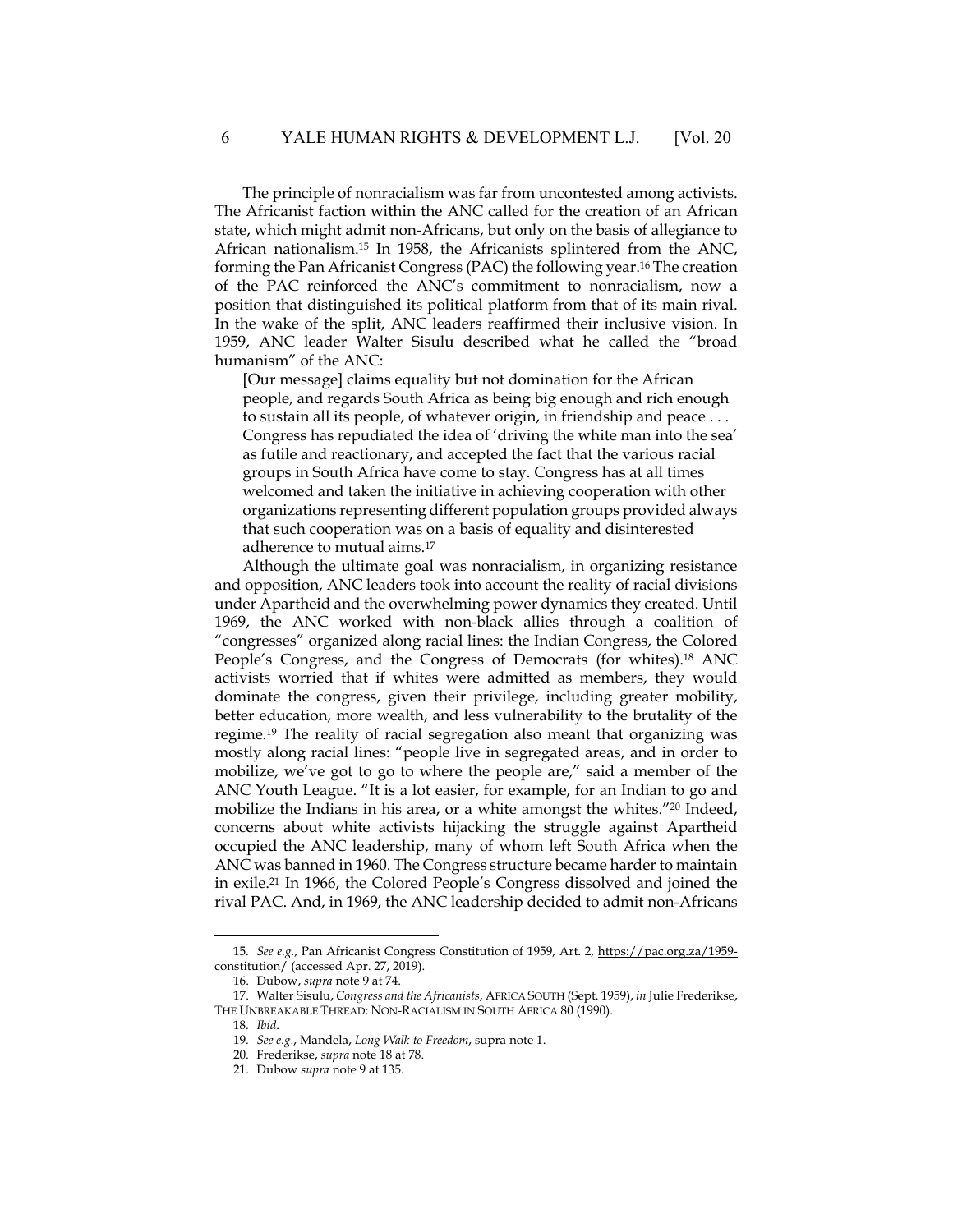as members, but not to the executive committee that led the group. The result was a "revolutionary council" that included Indian, colored, and white members, together with blacks.22 In 1985, the ANC admitted whites, Indians, and colored people to its executive committee, as well.

The commitment to nonracialism – and the practice of addressing white fears – did not negate organized armed resistance, including acts of violence that targeted security officers but killed civilians, as well.<sup>23</sup> The MK, the armed wing of the ANC, included fighters from all races and remained active as late as 1990.24 It was a means of pressuring the Afrikaner government, as was the campaign of the 1980s to render South Africa "ungovernable" by violently expelling security forces from black communities.25 The ANC's public messaging addressing the fears of whites was one of a range of tactics that included mass mobilization within South Africa, armed struggle, building international support, and eventually political negotiations for the transition to democracy.

Whether or not ANC leaders intended to reassure whites – and some ANC activists interviewed said they were simply describing their goal of nonracialism, without consciously responding to white fears – the insistence on consistently and credibly outlining a role for whites in the ANC's political vision appears to have conferred at least three tactical benefits.

First, the ANC's message of inclusiveness allowed it to form strategic partnerships with white South Africans, peeling off layers of support for the regime from within the dominant group and also benefiting from the work of white activists whose privileged position allowed them to operate more freely.26 In the 1980s, the multi-racial Congress of South African Trade Unions (COSATU) and the United Democratic Front (UDF), influential allies of the ANC, were able to operate openly within South Africa while the ANC was banned, playing an important role in mobilizing mass support.<sup>27</sup> The ANC interacted with white student protest movements and activists opposing mandatory military conscription for white men, encouraging such activities and producing propaganda pamphlets aimed at those target groups: student protestors, men detained for refusing military conscription, and the parents of the detainees.28 ANC activists interviewed for this project emphasized that the thrust of the recruiting effort inside South Africa was

 $\overline{\phantom{a}}$ 

<sup>22.</sup> Dubow, *supra* note 9 at 147.

<sup>23.</sup> Aboobaker Ismail, the MK operative who planned the 1983 Church Street bombing that killed 19 people, including civilians, later told the Truth and Reconciliation Commission that the bombing was justified, despite the anticipated civilian casualties: "We wanted whites to come out of their comfort zones and feel the pain and suffering of the black people. We wanted to bring them to their senses." *ANC Mastermind Campaign Justifies Pretoria Church Street Blast*, SOUTH AFRICAN PRESS ASSOCIATION (May 6, 1998), http://www.justice.gov.za/trc/media/1998/9805/s980506b.htm (accessed Apr. 21, 2019).

<sup>24.</sup> White Jewish Communist leader Joe Slovo served as the chief of staff of MK even before whites were allowed into the civilian leadership of the ANC.

<sup>25.</sup> Harvey, *supra* note 4 at 192.

<sup>26.</sup> For example, white activists purchased the Rivonia farm that served as a headquarters for the MK armed wing, because blacks were not allowed to buy land in Johannesburg. White lawyers represented many of the ANC members in political trials.

<sup>27.</sup> Harvey, *supra* note 4 at 98-99.

<sup>28.</sup> Interview with ANC activists (Dec. 5, 2018).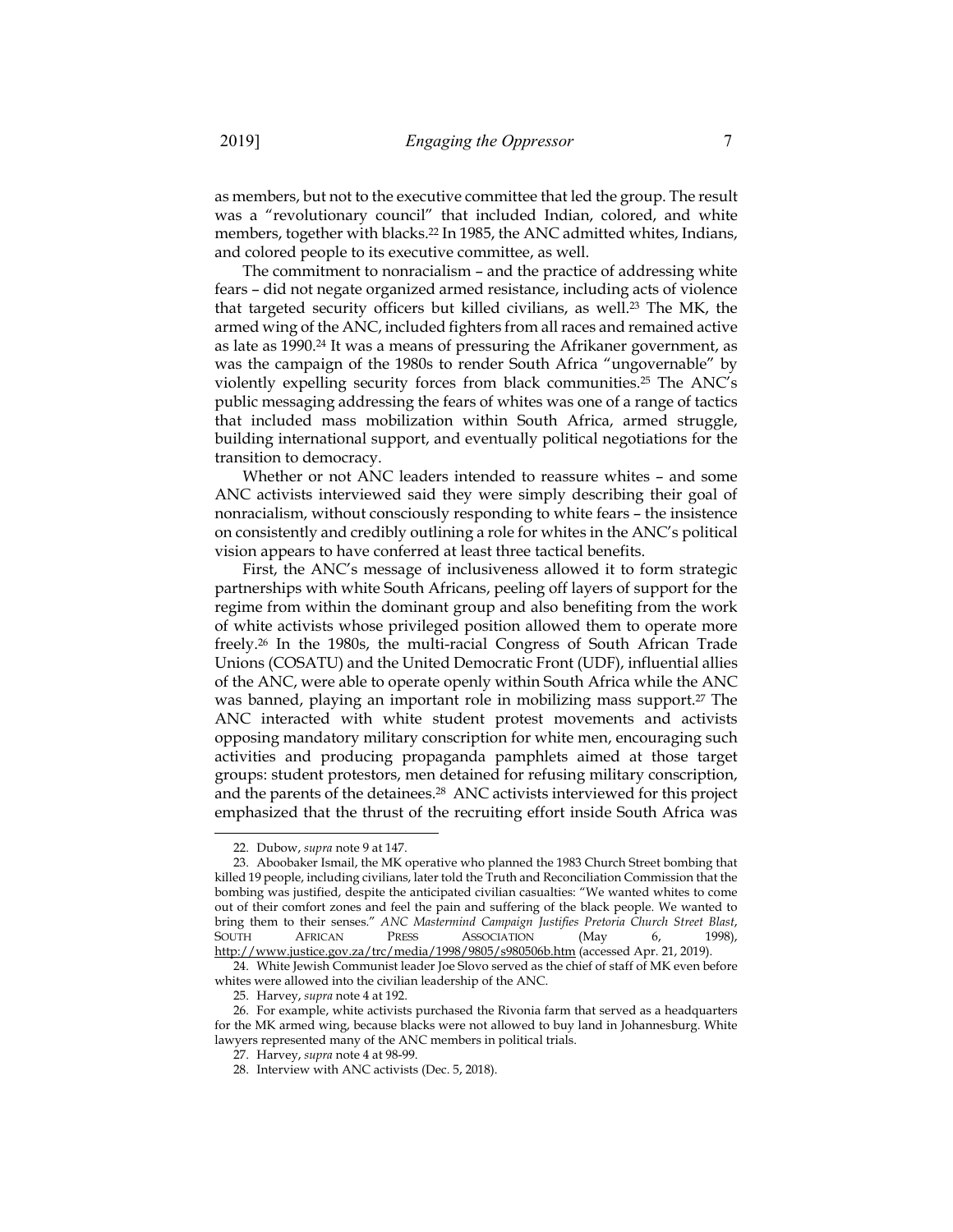mass mobilization of the black majority, but that efforts were also made to mobilize support among white religious leaders, intellectuals, student protestors, and anti-conscriptionists.29 The prominent, visible involvement of whites in the struggle, in turn, shored up support for nonracialism among black activists, who worked with some whites as allies and who also suffered from the brutality of black collaborators with the Apartheid regime, most notably police officers.

Second, the ANC's inclusive platform helped it gain international support. The 1956 Treason Trial, in which 156 activists from all races were initially accused of treason, provided an opportunity for activists to communicate with a global audience, through foreign media coverage of the activists' statements. "Defendants skilfully [sic] used the courtroom to publicize the anti-apartheid message in South Africa and abroad, and the world took notice," wrote historian Saul Dubow.30 The anti-Apartheid solidary movement in the United States and the United Kingdom – composed mostly of white people, reflecting the majority-white population of those countries – gave its support to the ANC program, which they saw as consistent with domestic principles of majority rule and formal equality among all citizens. That global solidarity movement eventually managed to push through economic sanctions on South Africa that also played a role in making Apartheid difficult to maintain.31

Third, while the white minority faced significant economic, security, and diplomatic pressure to end racial domination, the fact that the ANC's program included a role for them cannot be disqualified as a factor that encouraged the National Party to cede power before a full-fledged civil war erupted. The first influential group within white society to initiate negotiations with the ANC was the Anglo business community. In the 1980s, they sent representatives to neighboring countries where ANC leaders lived and trained in exile, to begin to talk about a post-apartheid South Africa. Other white thought leaders followed.32 There were many factors influencing the decision of the National Party to begin negotiating with Nelson Mandela in prison in the 1980s, to release political prisoners and unban the ANC and other groups in 1990, and, in 1992, to hold a referendum among white voters, in which they voted to continue the political process.33 The fact that the ANC, however, robustly described the equal status of whites to which it aspired made it safer for the white minority to consider ceding its privilege. Of course, the white minority did not do so willingly: the country was becoming ungovernable, infrastructure was breaking down, the economy was collapsing, and sanctions had rendered South Africa an international pariah. But whites could have made the transition longer and bloodier had they not seen a role for themselves in a post-apartheid South Africa.

-

<sup>29.</sup> Interviews with ANC activists (Dec 5, 2018),(Feb. 20, 2018),(Mar. 5, 2019).

<sup>30.</sup> Dubow *supra* note 9 at 71.

<sup>31.</sup> Harvey, *supra* note 4 at 102.

<sup>32.</sup> Robert M. Price, *The Apartheid State in Crisis: Political Transformation in South Africa, 1975-*

*<sup>1990</sup>* 239-41 (1991).

<sup>33.</sup> Mandela, *supra* note 2.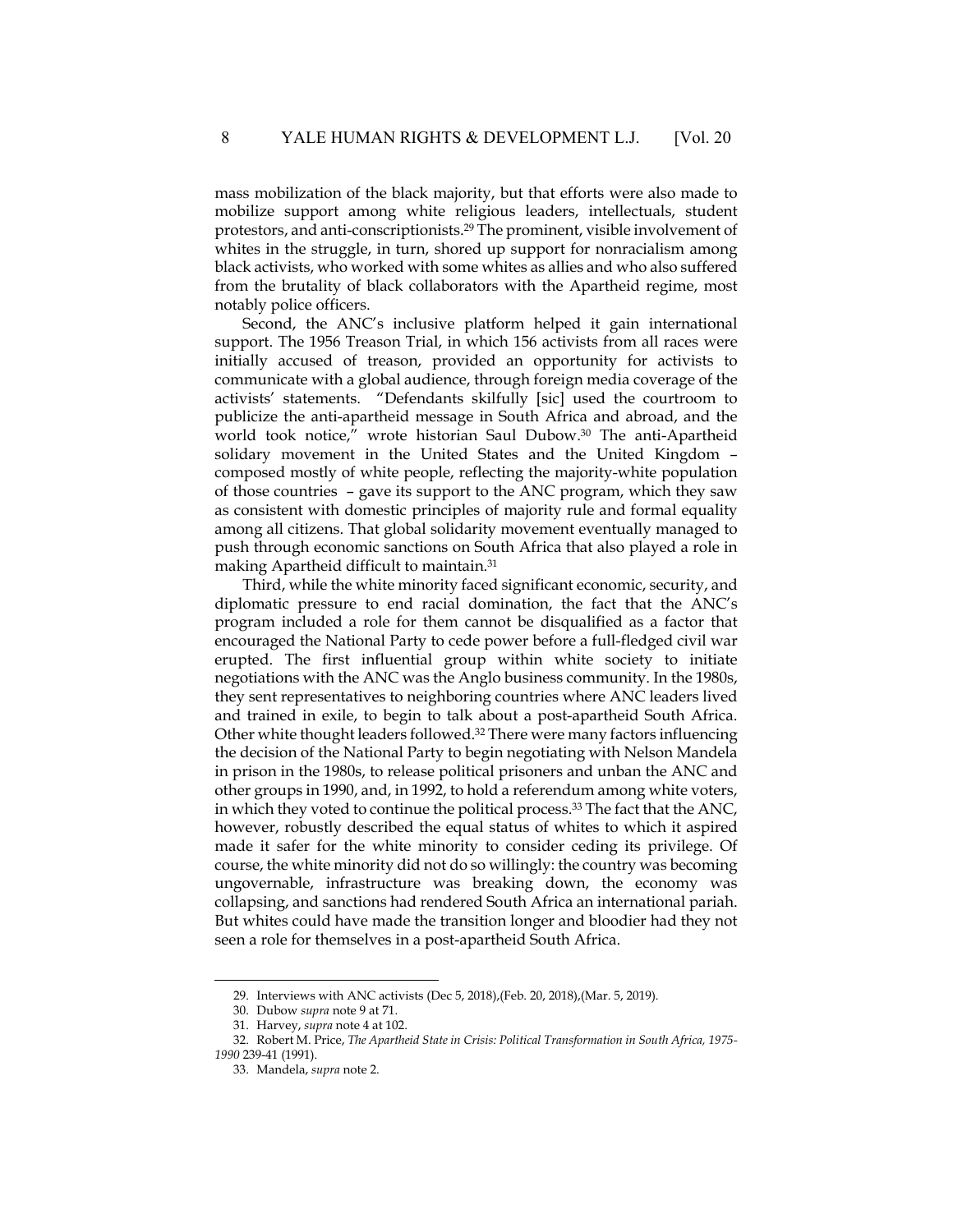This approach to the white minority was controversial. The Africanists who formed the PAC accused the ANC of allowing the white minority to benefit from its theft of land and resources, for example, by not going far enough in demanding redistribution and restitution of land that European settlers stole from the indigenous peoples of South Africa and the African ethnic groups that migrated there: "African emancipation could only be realized by the return of the land that had been taken away," said one ANC member who broke with the Congress to join the PAC.34 Important concessions such as respecting private property rights (even where the property was ill-gotten) and amnesty for Apartheid-related crimes, in the form of the Truth and Reconciliation Commission, were a product of negotiations with the white ruling elite.

Twenty-five years after democracy, some in South Africa, especially younger people who grew up after the toppling of Apartheid, blame the ANC's approach to the white minority for the dismal failure to redistribute the country's wealth.35 Economic apartheid continues in South Africa, with among the highest levels of inequality in the world and persistent, stubborn poverty and unemployment. As of 2017, blacks comprised 80 percent of South Africa's population but hold just 4 percent of the farms owned by individuals.36 Unofficial unemployment in 2017 was 31 percent for blacks and 7 percent for whites.37 Whites on average earn 4.5 times as much as blacks.38 The Economic Freedom Fighters, a political party co-founded by an expelled member of the ANC Youth League in 2013, advances a more radical program of redistribution, and there are active debates within South Africa about changing the constitutional provision that protects property owners from having their property seized without compensation.39 South African decolonization activists, especially young people, blame the persistent poverty and inequality on the legacy of the ANC's nonracialism, noting the alliances the ANC formed with the white business community and its assurances not to make radical changes to an economy founded on white dominance. That decision, they say, set the ANC on a path that, after liberation, would deter it from making fundamental changes in the

-

<sup>34.</sup> Frederikse, *supra* note 13 at 72.

<sup>35</sup>*. See e.g.*, Wanelisa Xaba, *Why Apartheid Must Never Be Forgiven*, THE DAILY VOX (Feb. 7, 2017), https://www.thedailyvox.co.za/why-apartheid-must-never-be-forgiven-wanelisaxaba/ (accessed Apr. 30, 2019)

<sup>36.</sup> Republic of South Africa, Rural Development and Land Reform Department, *Land Audit Report - Phase II: Private Land Ownership by Race, Gender and Nationality* 2 (Nov. 2017), http://www.ruraldevelopment.gov.za/publications/land-audit-report/file/6126 (accessed Apr. 22, 2019).

<sup>37.</sup> Lynsey Chutel, *Here's South Africa's Desperately High Unemployment in Four Charts*, QUARTZ AFRICA (June 2, 2017), https://qz.com/africa/997358/south-africas-unemployment-isat-a-fourteen-year-high/.

<sup>38.</sup> Statistics South Africa, *Living Conditions of Households in South Africa: An Analysis of Household Expenditure and Income Data Using the LCS 2014/2015* 15 (Jan. 27, 2017),

http://www.statssa.gov.za/publications/P0310/P03102014.pdf (accessed Apr. 22, 2019).

<sup>39</sup>*. See e.g.*, Antony Sguazzin and Amogelang Mbatha, *For Black South Africans, Land Seizure Is a Question of Justice*, BLOOMBERG (Jan. 22, 2019), https://www.bloomberg.com/news/articles/2019-01-23/for-black-south-africans-landseizure-is-a-question-of-justice (accessed Apr. 22, 2019).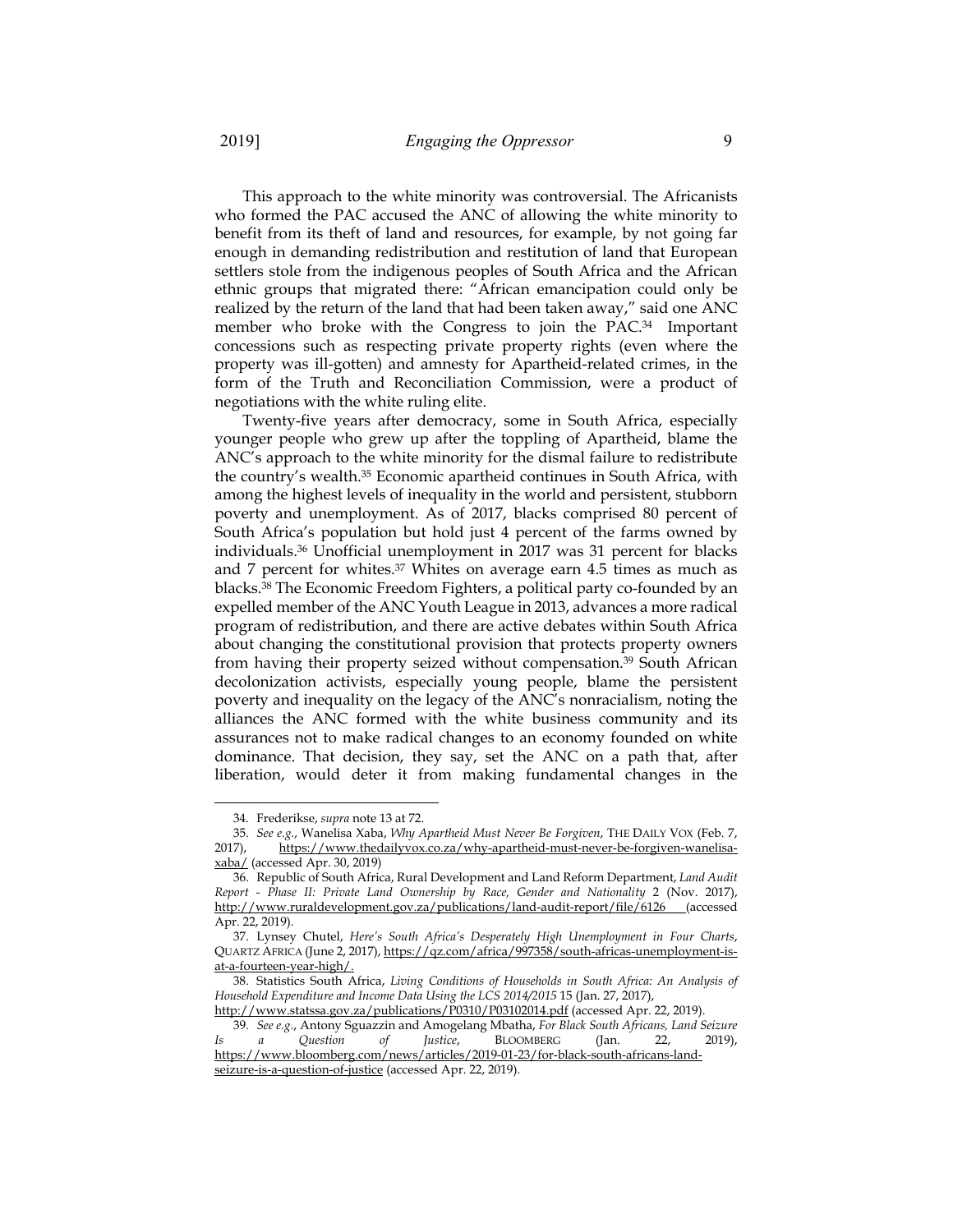ownership structure of the South African economy. That debate continues, as South Africans forge their future, burdened by the legacy of the past.40

In a technical sense, ending political apartheid could be accomplished by changing electoral rules and creating a new constitution. But undoing the massive poverty, inequality, spatial disruption, and unequal access to services created by centuries of dispossession and theft is a daunting and long-term program. My view is that the persistence of economic apartheid has more to do with the enormity of the task and mistakes made by the ANC once it took power, rather than the stance it adopted toward the white minority during the struggle against apartheid and even during negotiations for a transition toward majority rule. The ANC's plan, dating back to the African Claims document of 1943, included robust provisions for redistribution and redistributive justice, to be implemented once black South Africans gained political power. It won a victory in negotiations when the Nationalist Party agreed to majority rule, rather than the minority rights model the Afrikaner minority tried to obtain, citing its fears of reverse domination. Majority rule provided at least the technical tools to undertake the program of redistribution that the ANC had promised. The ANC, however, has struggled to perform well since its transition to becoming a governing party,<sup>41</sup> and corruption is endemic, even at the highest levels.<sup>42</sup> Under the best of circumstances and with the best of leadership, rehabilitating South Africans from white supremacist domination would be a formidable task, and few would give the ANC high marks for its progress on that front. 43

#### *Beyond South Africa*

 $\overline{a}$ 

Domination, subjugation, and abuse of authority are fundamental to any system of oppression, but their manifestations are also unique to a particular set of circumstances. Anti-Apartheid activists succeeded in taking advantage of an opportunity for a democratic transition by adopting strategies that fit

<sup>40</sup>*. Ibid*. For additional context, see a leaked memo by the Thabo Mbeki Foundation addressing the controversy over whether to redistribute land without compensation, *What Then About Land Expropriation Without Compensation?*, THABO MBEKI FOUNDATION (Sept. 2018), https://37ugp72ofspp25ltkb3ajwvg-wpengine.netdna-ssl.com/wp-content/uploads/TMF-NDR.pdf.

<sup>41.</sup> The Journal of Southern African Studies, for example, dedicated an issue to an evaluation of the ANC's performance as a governing party. 31 JOURNAL OF SOUTHERN AFRICAN STUDIES 4 (2005). *See also* Roger Southall, *The ANC for Sale? Money, Morality & Business in South Africa*, 35 REVIEW OF AFRICAN POLITICAL ECONOMY 116, 281 (2008).

<sup>42.</sup> South Africa's third president in the post-Apartheid era, Jacob Zuma, was forced out of power in 2018 amid persistent allegations of corruption. He is now facing trial for some of those charges. Norimitsi Onishi, *Jacob Zuma to Be Prosecuted on Corruption Charges*, NEW YORK TIMES (Mar. 16, 2018), https://www.nytimes.com/2018/03/16/world/africa/jacob-zuma-southafrica-corruption.html (accessed Apr. 27, 2019).

<sup>43</sup>*. See e.g.*, *An Incomplete Transition: Overcoming the Legacy of Exclusion in South Africa*: *Report No. 125838-ZA*, WORLD BANK

<sup>(</sup>Apr. 2018), 2018), 2018 https://openknowledge.worldbank.org/bitstream/handle/10986/29793/WBG-South-Africa-Systematic-Country-Diagnostic-FINAL-for-board-SECPO-Edit-

<sup>05032018.</sup>pdf?sequence=1&isAllowed=y (accessed Apr. 21, 2019).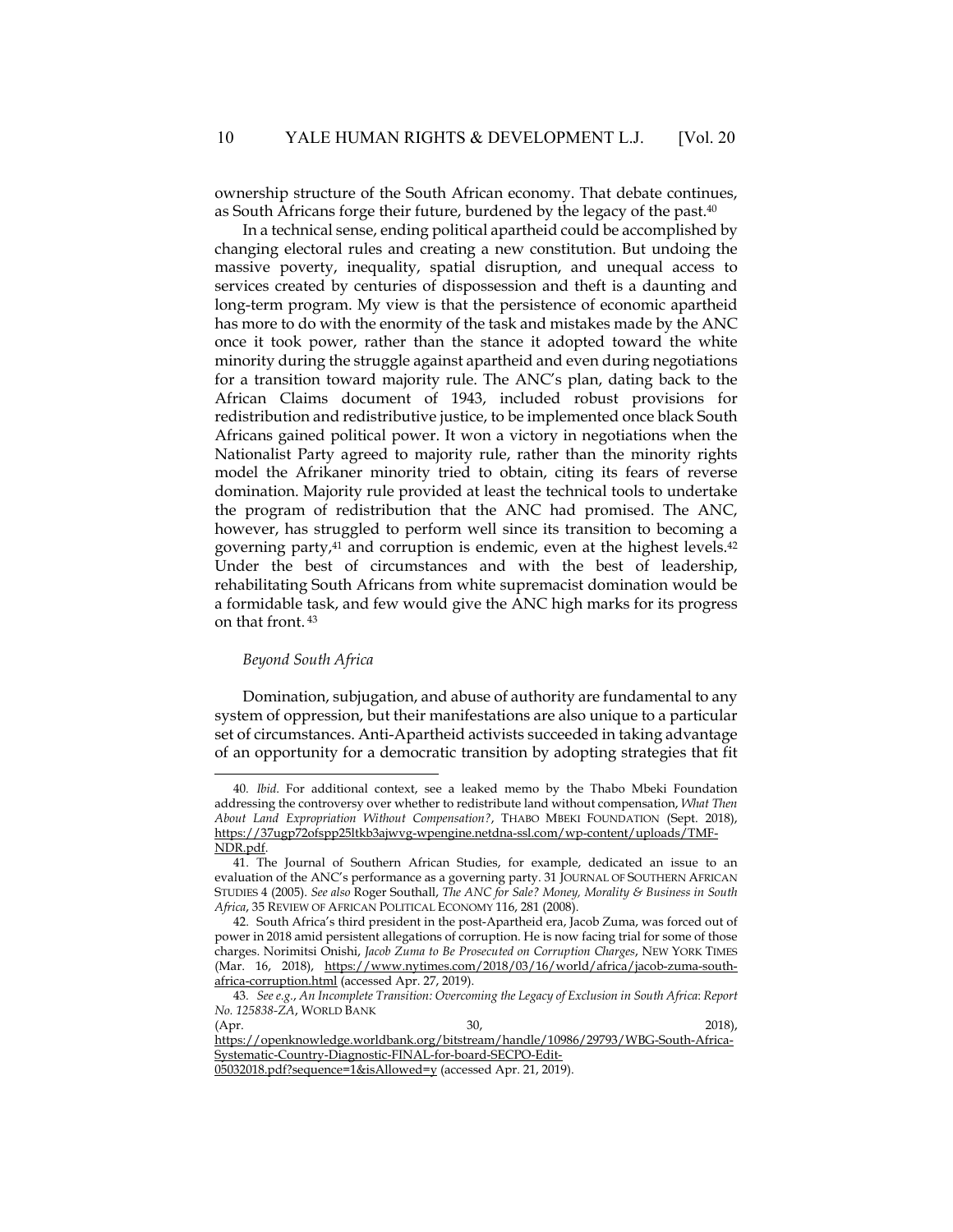the particular problem of Apartheid in South Africa, at particular moments in time. Yet the tactical and strategic advantages that robust engagement with the dominant group conferred on anti-Apartheid activists may be relevant to other contexts, as well, especially where dominance is based on ethnic, national, religious, or racial identity. In the second part of this article I briefly explore objections to robust engagement with the dominant group, as well as the potential benefits of doing so.

#### *Objections*

-

There are a number of objections to the approach I have described here – robust engagement of the fears of the dominant group. I want to note here just a few of them, including some articulated by activists working in Israel/Palestine, culled from interviews I have conducted thus far as part of this research project. I will also offer some preliminary responses to these objections.

The first objection is that reassuring the oppressor – outlining a role of equality for the dominant group and inviting its members into joint action – ignores the power dynamics that exist between the dominant group and the dominated group, essentially replicating relations of domination into the activist community. This is a serious objection that requires careful thought, especially in deciding how to incorporate members of the dominant group into a movement for justice and how to communicate to and about that group. In the context of Israel/Palestine, there is a problematic legacy of socalled coexistence or dialogue efforts, funded by Western governments during the interim period of the Oslo peace accords in the 1990s, that presented Israelis and Palestinians as equals who needed to learn to live together, erasing the reality of occupation and domination. The antinormalization movement within Palestinian society reflects this negative experience, and in principle it opposes any joint work with Israelis that is not based on resisting the occupation.44

One possible response to this problem is to be deliberate about naming power. We might take these power relations into consideration in deciding whether and how to incorporate members of the dominant group into movements for justice and also what kinds of messaging to use to communicate (including and perhaps especially indirectly) with the dominant group. At different phases of the life of a movement, it may or may not be desirable for members of the dominant group to work together with those seeking liberation from domination. For example, at an early phase of movement building, those belonging to the oppressed group may need to organize separately, to mobilize their communities and to avoid the risk of even inadvertent domination by like-minded activists belonging to a group that has better access to resources and mechanisms of power. The question

<sup>44.</sup> See e.g., *Debating BDS: On Normalization and Partial Boycotts*, PALESTINIAN CAMPAIGN FOR THE ACADEMIC AND CULTURAL BOYCOTT OF ISRAEL (Jan. 4, 2012), https://bdsmovement.net/news/debating-bds-normalization-and-partial-boycotts-1 (accessed Apr. 27, 2019).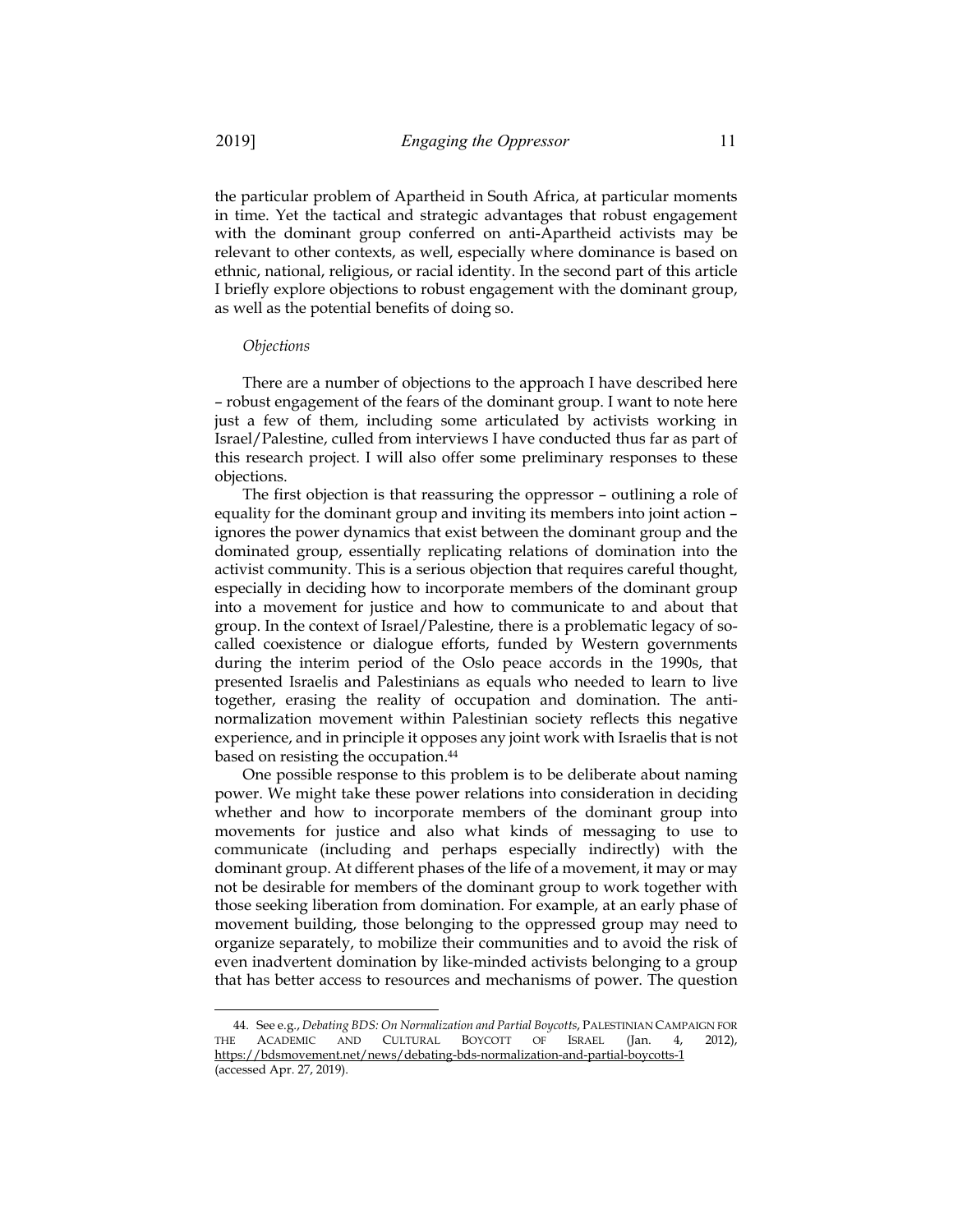of how to work with members of the dominant group – whether as part of a joint movement or separately with coordination – is a tactical question that is distinct, however, from the question of what posture to adopt toward the oppressor and how to talk to and about members of the dominant group.

A second objection is that acknowledging and being responsive to the narrative of the oppressor will dilute or negate the narrative of the oppressed. Reassuring the oppressor risks giving legitimacy to the fears of the dominant group, even when such fears are based on dehumanizing characterizations of the oppressed. One example is the tension between reassuring Israelis and their allies about security risks without affirming a warped narrative that pits Israeli security against Palestinian rights as a zerosum game, reinforcing negative images of Palestinians and downplaying the threats to Palestinian security. But is not it possible to respond to the fears of the oppressor while remaining true to the narrative of the oppressed? Is there not a way to present the narrative of the oppressed in a true and principled way, while still taking into account how it will be heard by the dominant group? In the context of Israel/Palestine, centuries of anti-Semitism, primarily in Europe and culminating in genocide during the Nazi Holocaust, have fed existential fears among Jewish people. It is also true that the legacy of the Holocaust has been used to justify Israeli oppression of Palestinians. Acknowledging the fears of Israeli Jews and their historical context, however, need not come at the expense of acknowledging the persecution of Palestinians at the hands of Israeli Jewish authorities, including violence, dispossession, discrimination, and exile. It is possible, I think, to respond thoughtfully to existential Jewish fears, rooted in historical experiences of persecution, while repudiating the demonization of Palestinians as agents of that persecution.

A third objection is one of fairness – whether it is fair to ask the victim to reassure the oppressor. Doing so may require enormous reserves of energy that would then be redirected from other tasks. Being asked to respond to the fears of the dominant group can also re-traumatize victims. One response here is to think carefully about who in the movement is tasked with communicating to and about the dominant group. One of the many advantages of a broad-based movement is that different people can play different roles. It may be that Israelis or Jewish foreigners are well-situated to do the heavy lifting of communication and engaging Israeli and Jewish fears. If engaging the oppressor is traumatic for some members of the oppressed group, they can leave the implementation of that task to others.

A fourth objection is that taking seriously the fears of the oppressor and responding to them will lead to substantive compromises, for example adopting positions that cede too much, at the expense of remedying injustice. I think it is possible to take "hard" positions – to insist on radical change – while still communicating respect, empathy, and responsiveness. It is hard for the dominant group to hear demands for it to cede its privilege. But whatever the substantive demands are, being mindful of how human rights activists communicate them to the dominant group can make even a bitter pill a bit easier to swallow. In the context of Israel/Palestine, for example, the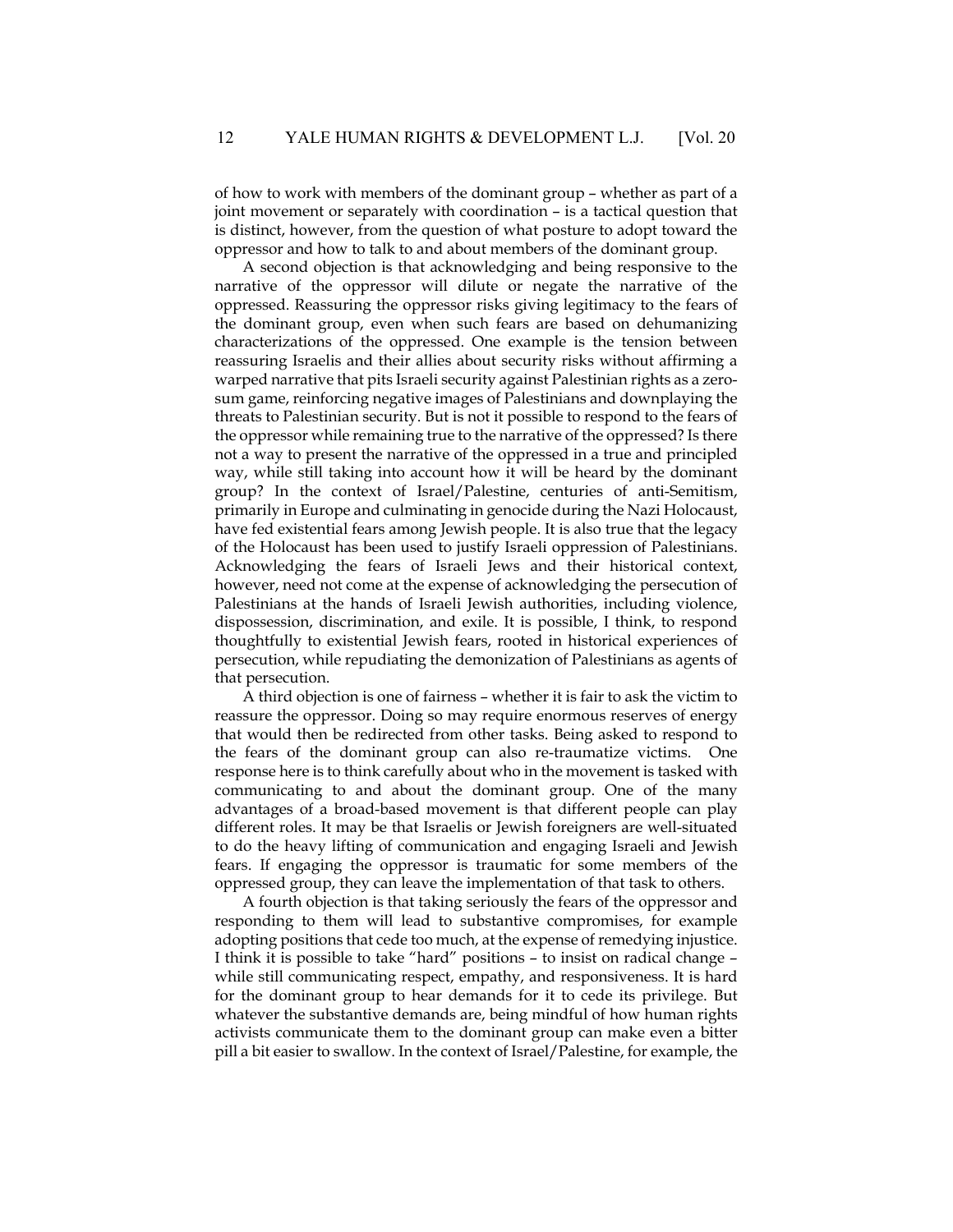right of return for Palestinian refugees who fled or were expelled during the 1948 Mideast War is a red flag for most Zionists, including liberal Zionists who oppose the occupation of Gaza and the West Bank but want Israel to remain a majority-Jewish state and therefore oppose admitting large numbers of Palestinians. There are a few creative examples of those who support the right of return making efforts to reassure Israelis, including by imagining what return might look like.45 Demands that seem inconceivable to the dominant group – for example, majority rule in South Africa – can become conceivable over a long period of time, as circumstances change and as activists put forward an alternative vision of the future that is attractive to the dominant group, as well. Of course, an alternative vision of the future will only be attractive if sufficient pressure is exerted on the present unjust regime.

#### *Tactical Benefits*

 $\overline{\phantom{a}}$ 

Any pitfalls of robustly engaging the oppressor should be weighed against the tactical benefits it might confer, which, depending on the context, may be substantial.

First, the way activists for justice talk about the dominant group has implications for their ability to build a broad movement, whether through direct cooperation, loose associations, indirect coordination, sporadic communications, or something in between. Even where a program is radical by the terms of the current regime – in South Africa, for example, the transition from minority rule based on white supremacy to majority rule based on universal citizenship – acknowledging and addressing the fears and interests of the dominant group can broaden the range of allies with whom "radicals" can partner. Describing the place of the dominant group in a transformed society may make it possible for revolutionaries – those who want to fundamentally change the system – to forge tactical (and not necessarily direct) alliances with reformers who may support part but not all of the revolutionary program and may be highly sensitive to the fate of the dominant group in that program. In particular, where activists take the time to engage seriously with the dominant group and describe their vision of the place for the former oppressor in a transformed society, they may be able to cultivate allies from within the dominant group and its sphere of influence. Whether the benefits of doing so outweigh the risks is a tactical question, and the answer may change across movements and through different stages of a single movement. Being deliberate and clear about the role for the dominant group, however, opens the door to the possibility of broader partnerships, where such partnerships are deemed to do more good than harm.

Second, robust engagement with the oppressor, including a program for how the dominant group will be integrated into a post-oppression society, can help win external support, including through global solidarity movements. The moral appeal of a program that takes seriously the role of

<sup>45.</sup> The Israeli NGO "Zochrot" is an example of this type of work: www.zochrot.org.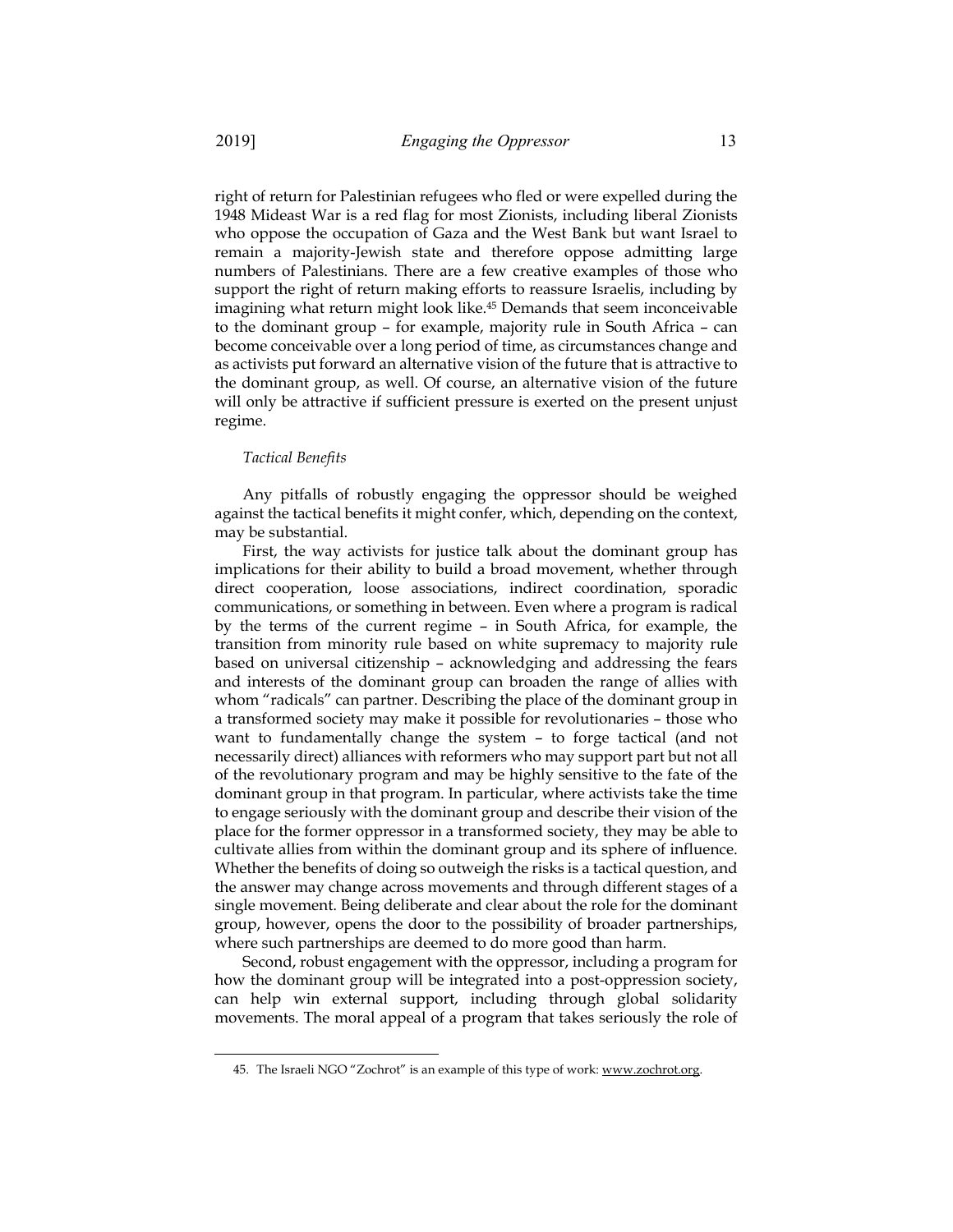the dominant group can help make the alternative that activists propose more attractive to supporters around the world, many of whom are motivated by an ideological commitment to universal values such as justice, fairness and human rights. Failing to outline a role for the dominant group in a program of change may make outsiders doubt the sincerity of activists' commitment to those values.

Third, over a very long period of time, robust engagement with the dominant group can reduce the perceived cost of ceding privilege and make its members less resistant to change. This advantage should not be overstated. Members of a dominant group rarely cede power voluntarily, but if they do not see a place for themselves in a transformed society, they may be more likely to fight to the end to maintain hegemony, because ceding dominance appears to threaten their very existence. Offering the dominant group a viable alternative – equality to replace privilege – gives them a horizon and a non-suicidal path to choose, if and when there is enough pressure for change. In outlining a vision of equality, activists should, of course, take into account the need for restorative justice for the oppressed group. Restorative justice, however, need not mean reverse domination. If activists indeed strive for a just future for everyone – saying so clearly and frequently may make members of the dominant group more receptive to accepting alternatives.

#### *Strategic Benefits*

For the many circumstances in which the dominant group will continue to live with the formerly oppressed, outlining the place of the former oppressor in a transformed society is also of immense strategic value. In settler-colonial societies such as South Africa, Israel, and the United States each with its own unique manifestation of settler-colonialism—the dominant group is not going to leave. Any vision of change has to account for the impossibility, short of committing atrocities, of expelling the dominant group and therefore the necessity to consider how the former oppressed and oppressor will live together in a transformed society. Grappling with those difficult issues will affect the substantive program that activists pursue, including the economic, social, and political structures and principles they envision and seek to actualize. Outlining a role for the former oppressor can take the form of a detailed program or be articulated more generally, based on principles, but failing to address what will happen to the dominant group can render the program for change inadequate. It may defer or inhibit important but difficult discussions about alternatives to the current system, redressing past wrongs and redistributing resources.

#### *Ethical Considerations?*

For human rights activists promoting a universal, rights-based view of how societies should be organized, there may also be an ethical imperative to taking seriously the role of the dominant group in the future they wish to